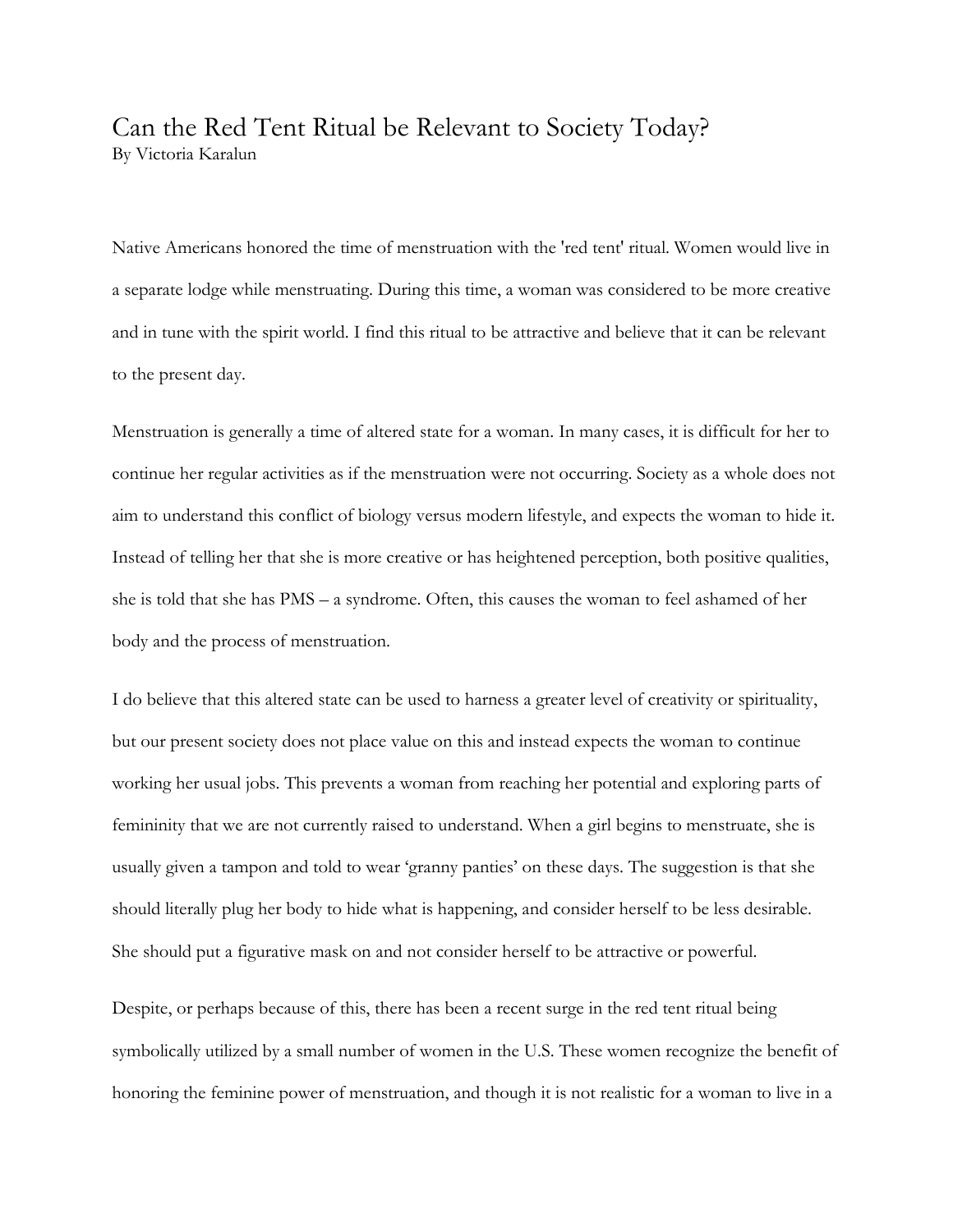different place regularly during menstruation, coming together in a group with other women to celebrate feminine energy for a short time can symbolically fulfill the desire of fellowship and understanding that the red tent originally created.

My own experience in this area began in 2013 with an invitation from a friend to attend a 'red tent'. I did not know what to expect, but wanted to see what it involved and keep an open mind to what it could bring to my life. The event was held in a dimly-lit room draped with red cloth, and included belly dancers, storytelling, food, singing, and drumming. It was an intense and uncomfortable situation for me as I was not used to this atmosphere of people openly sharing feelings and some topics that are usually off-limits. I was more of an observer than a participant, but could see how deeply the experience affected other women in the group, and was fascinated by this world that I had not known existed.

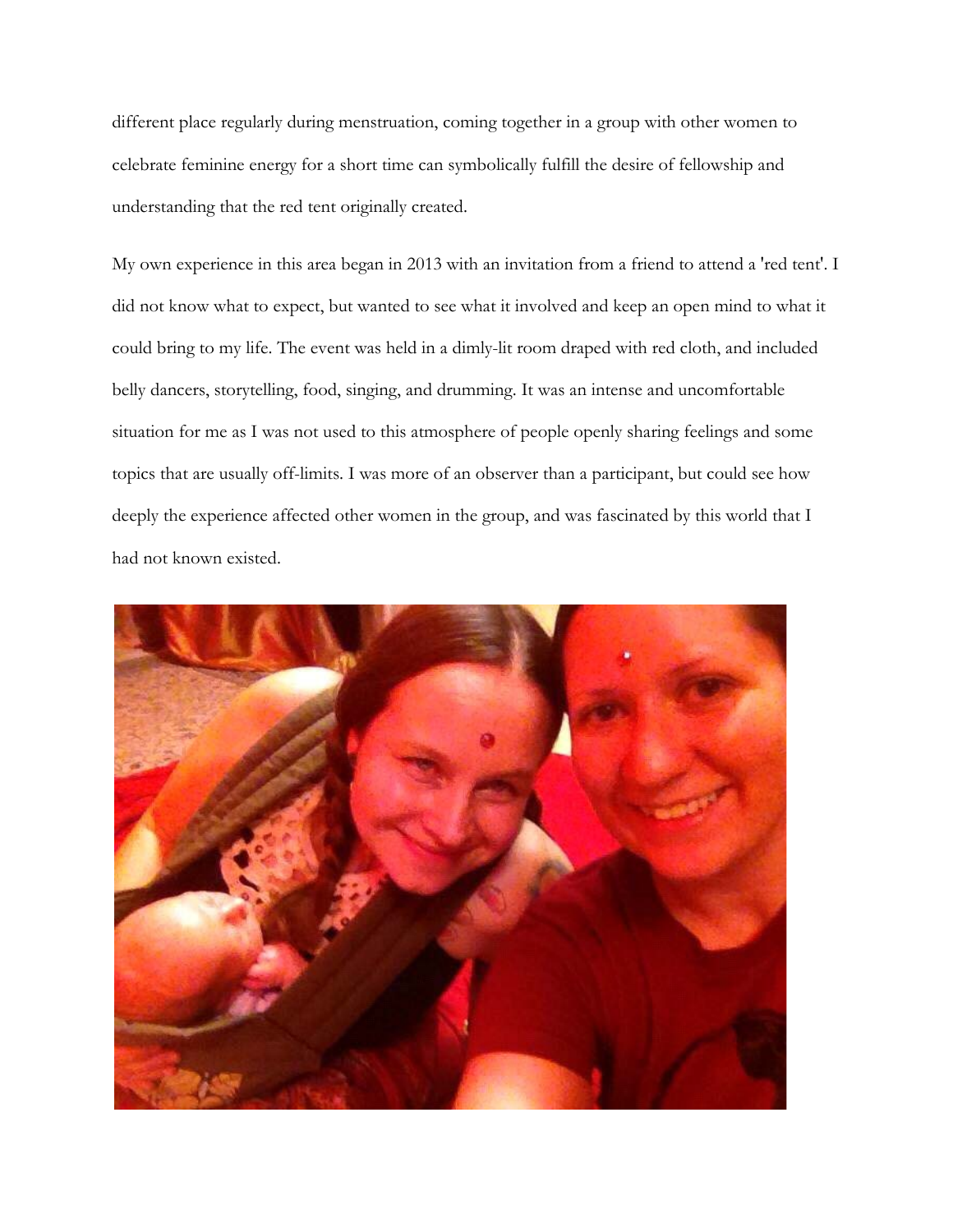[My friend Heather and I at the first red tent event I attended; you can see that she is used to this atmosphere and therefore energized, while I am not and feel uncomfortable.]

Shortly after, I happened to be hired by the San Diego Birth Network to photograph another red tent event. This one was larger and since I was in my comfort zone behind the lens and not expected to participate, I was able to get more of a sense of the value of this type of gathering. Each woman was invited to step to the front of the 'tent' and talk of her experience of childbirth. No other woman was allowed to speak while the story was being told, to create a quiet listening environment in which the storyteller was able to feel heard. I noticed that the effect of this was that each woman who spoke was able to process a situation that was likely unresolved, and as a result of being listened to, she was able to emotionally bond with the other women at the event.



[A new mother telling her story at the San Diego Birth Network red tent event.]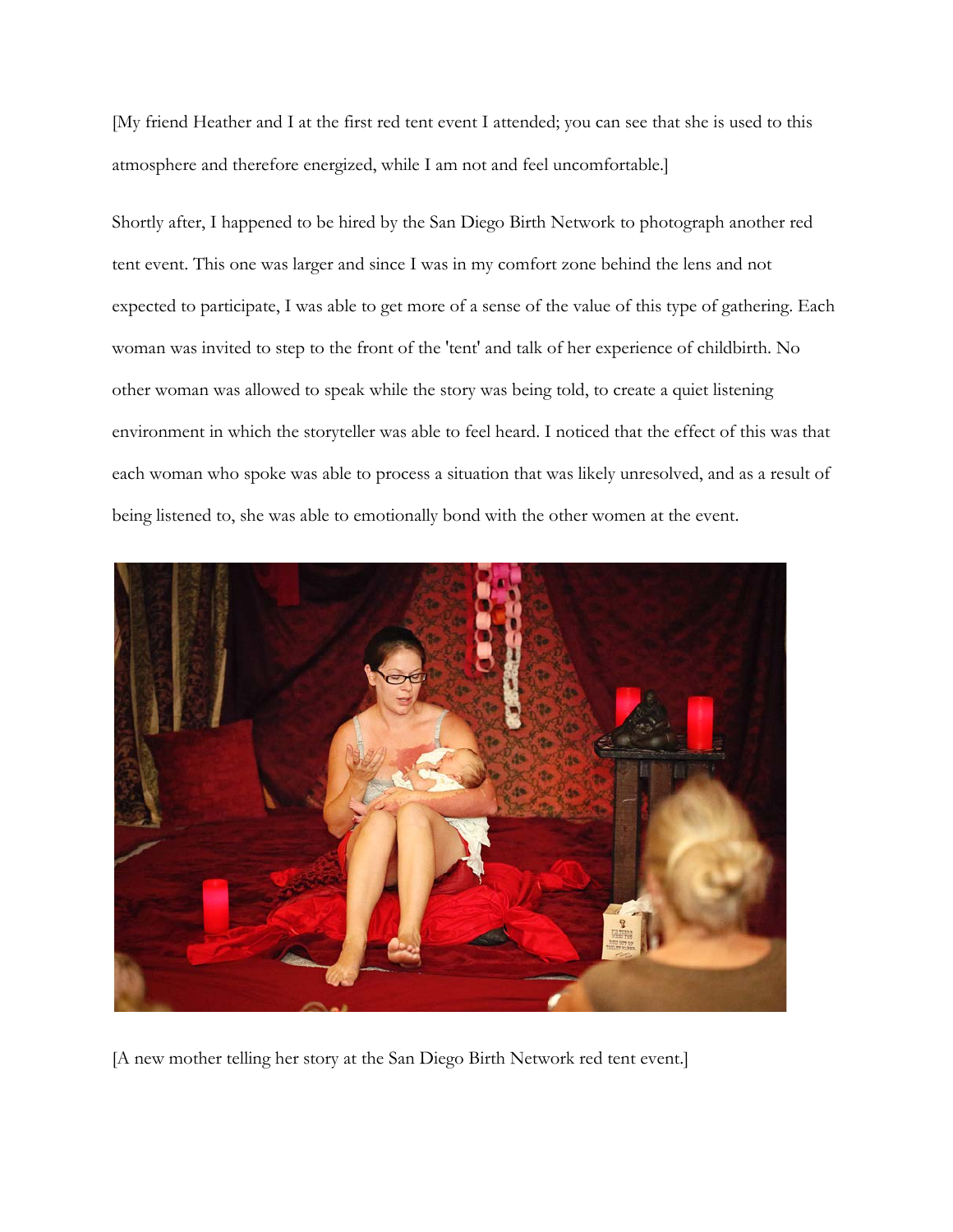Being someone who chases discomfort to learn more about people and society and feeling that there was a lot more to learn on this subject, I decided to delve deeper into the world, and discovered a business called Sacred Pregnancy which printed a quarterly publication and held retreats for birth workers in the style of a red tent. I contacted the owner of this company and she hired me to join a retreat the following month. In total, I traveled to and photographed ten of these retreats in 2013, and wrote a regular column for the magazine. The red tent environment I had experienced so far had somewhat prepared me for what I might find at one of these retreats, but it didn't come close to the week-long celebration of womanhood of the retreat, which I imagine is closer to the original red tent experience.



[Namid, receiving an 'honoring' in an outside bath in a commune in Topanga Canyon.]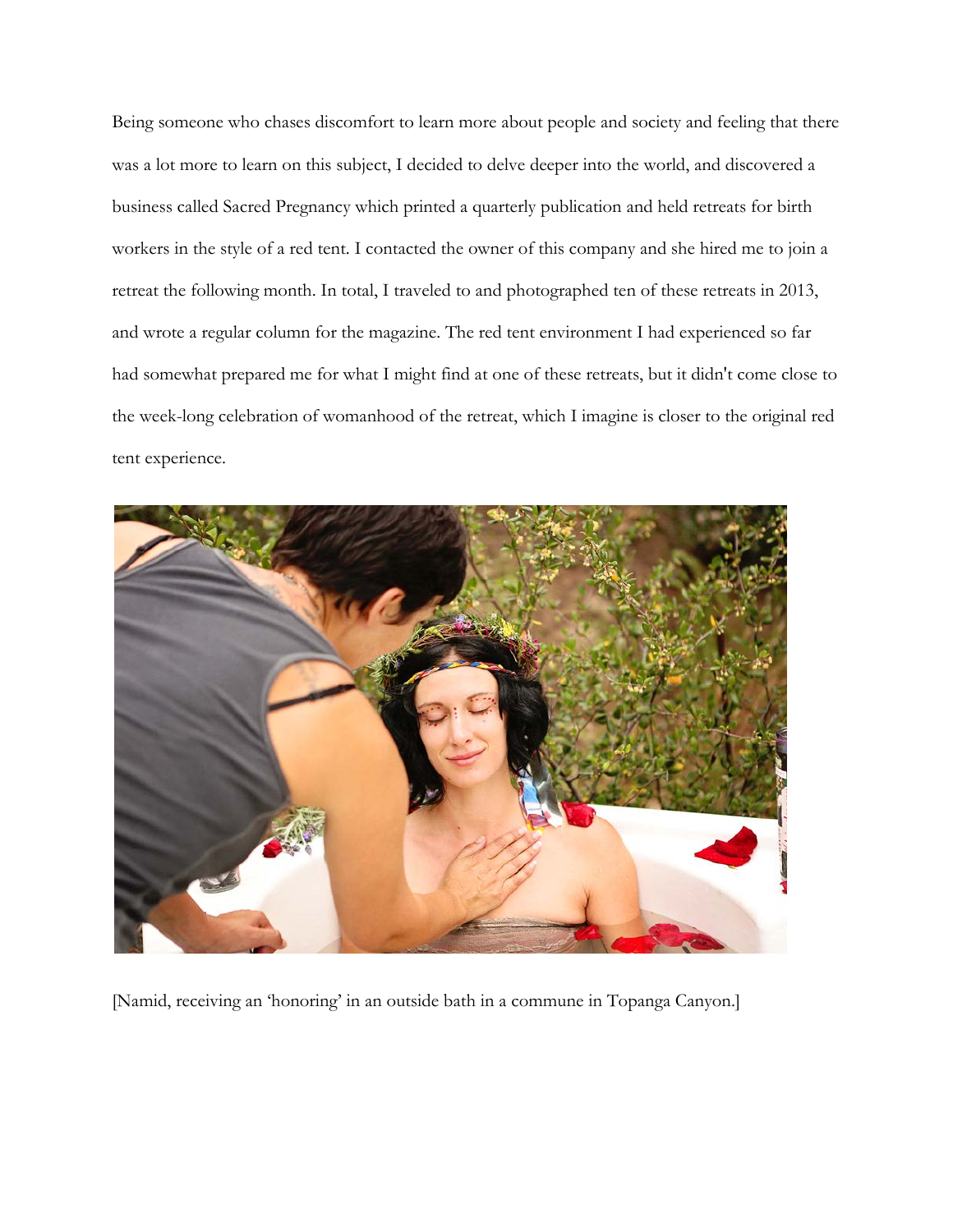

[A group honoring at the Topanga retreat.]

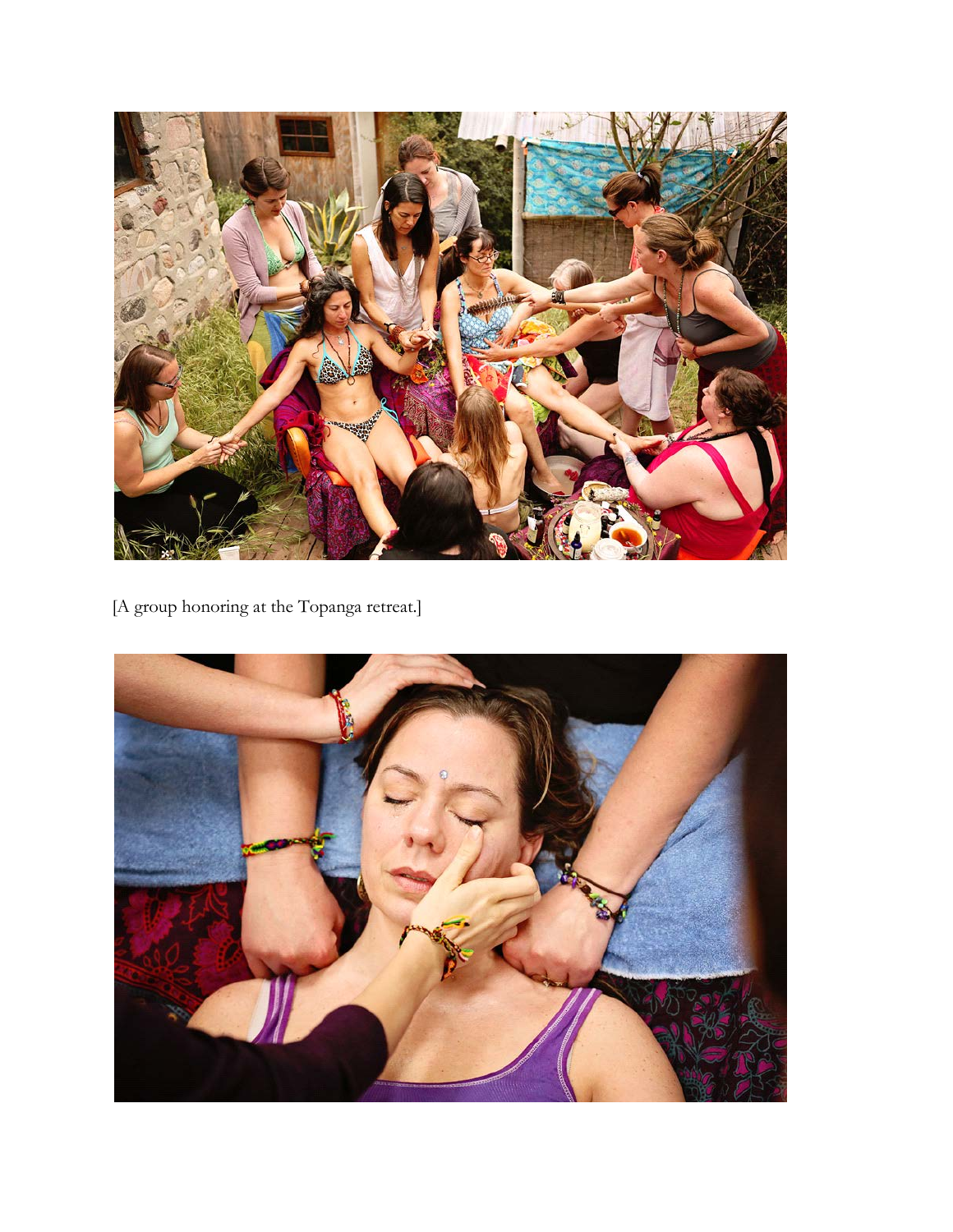[A participant of a retreat in Virginia having a tear wiped away.]

The first retreat I went to was held in North Carolina in February. I arrived at the large house on the tip of Cape Hatteras having very little idea of what to expect and feeling terrified but excited to walk in. I was to live with fifteen women in this house of four stories for the next week. Since I was last in and arrived only minutes before the start of the retreat, I was put in the ground floor bedroom with three others, on a mattress on the floor. There was snow outside and a gap under the door to the outside, so my strongest memory is of shivering all night and walking up many levels of stairs every morning to a bright and warm kitchen and living area on the top level. This feeling of living in discomfort and the unexpected was to define my time at the retreats, and I found it valuable as a tool of understanding myself and others. Indeed, if I hadn't been pushed so strongly out of my comfort zone, I don't believe I would have forced myself to find the value in the red tent experience.

At first remaining at arm's-length distance in order to observe, I was soon persuaded to fully experience the retreat, and to not only photograph, but also participate. It was daunting. To immerse oneself in the experience was to drop any inhibitions and be entirely open to and trusting in others. I was not an open and trusting person, and I believe the other women at the retreat took great delight in pushing my limits. Over the course of ten retreats, I spoke of pain and love, I swam in two oceans, I took around 100,000 pictures, I hugged trees and people, I painted women and allowed women to paint me, I opened to religious concepts I had not taken seriously before, I slept in the open under a moon rainbow all night with a new friend in Hawaii, I danced naked in a sequoia forest and in the ocean in Mexico, and I met many women who I believe I will be friends with forever. (My old friends thought I had gone mad.)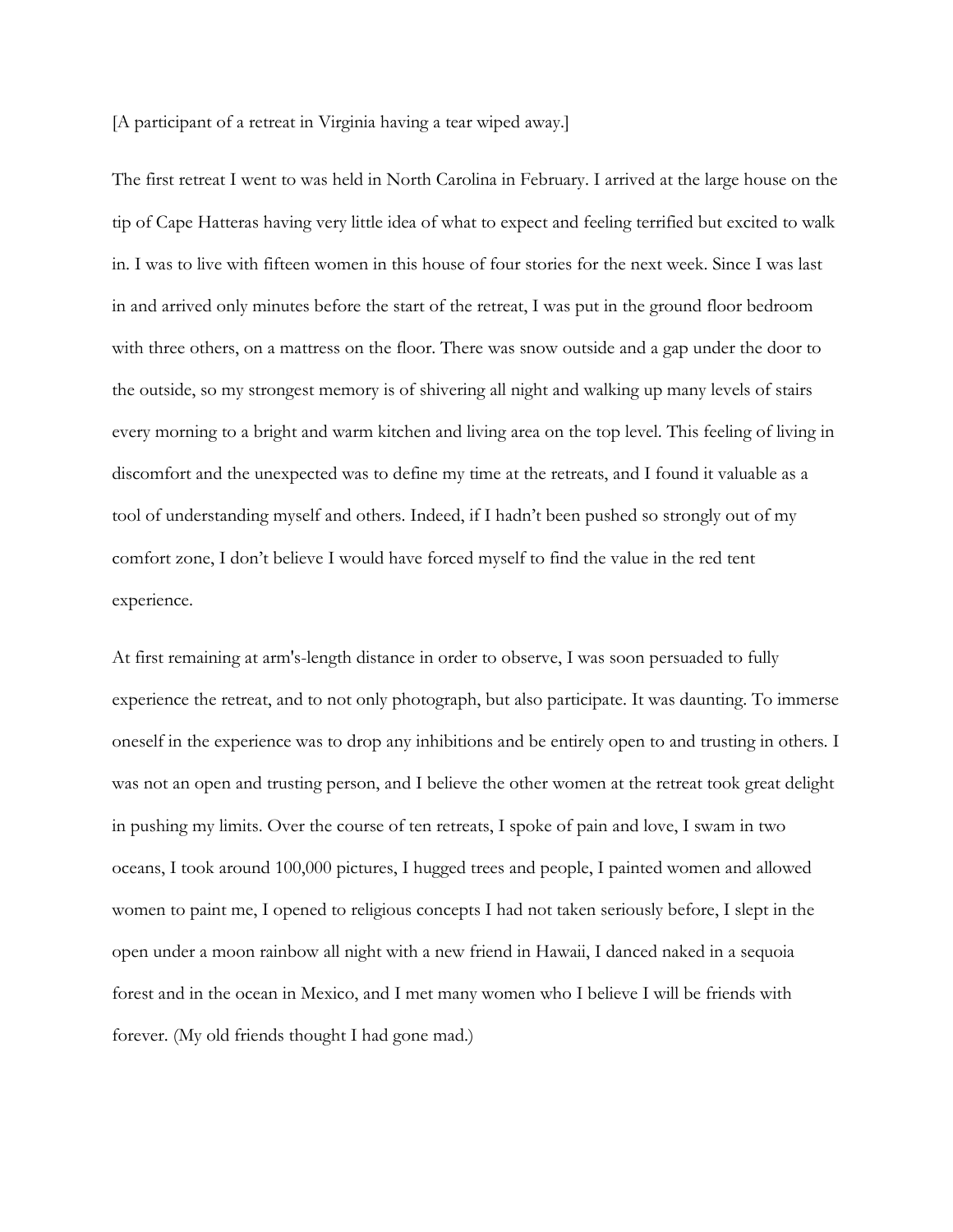

[Me, staring down a high rock I was trying to encourage myself to jump into water from, after I was painted and honored, in Maui.]

It was at the fourth retreat I participated in that I experienced what I view as a spiritual awakening. I spent many hours meditating under the sequoia trees and the moon, and later I grieved leaving this outside, communal, creative, loving lifestyle when the last retreat ended. In no small way was this life-changing for me, and it has shaped my life in many ways since.

I was able to attend a Sacred Pregnancy retreat with my friend who had originally taken me to my first red tent event, and our friendship has a very close bond in part due to this force of gatheringof-women. Since I applied this tribal ritual to my own modern life with profound impact, I believe that it can be relevant to and find a place in current society, symbolically if not actually during menstruation. Further, my own spiritual awakening during this time strengthens the premise that this type of gathering facilitates a heightened awareness of and link to the spirit world.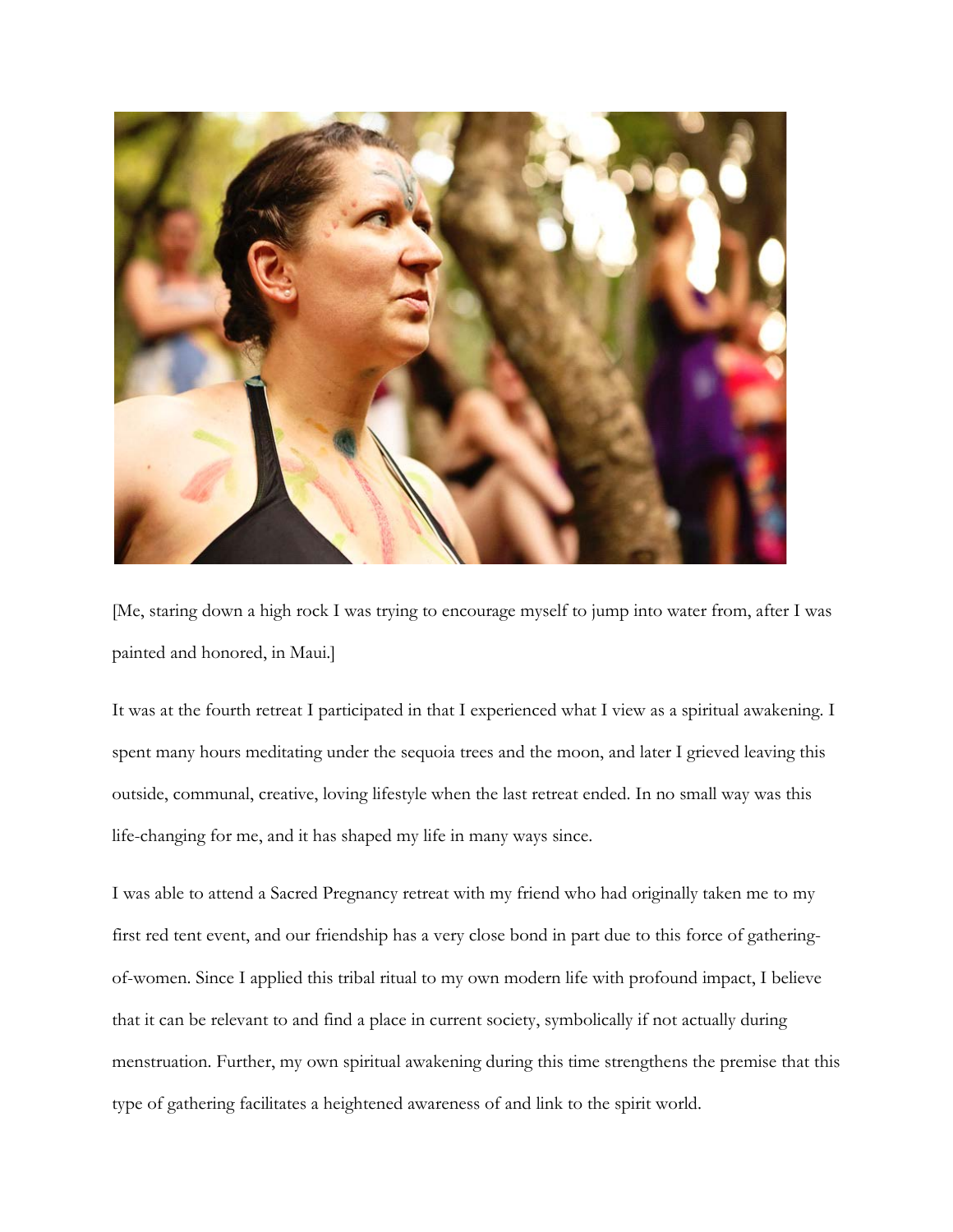Seventy days of intense feminine energy turned me from somebody who was closed to people to somebody who embraces those I have in my life. It turned me from cold to loving. It helped me to work through old pains and patterns that were holding me back and keeping me small. It showed me that I am capable of finding the best experiences in life when I am most uncomfortable. Perhaps that is also the case for women who are menstruating. Perhaps if we view menstruation not as a time to hide and feel ashamed but instead as a time to use the feeling of discomfort to love, to be loved, to express ourselves creatively, and to push beyond previously held limits, we could again feel the power of the feminine that the red tent sought to achieve, and bring some much-needed softness to our hardening world.



[My meditation time in the Sequoias.]